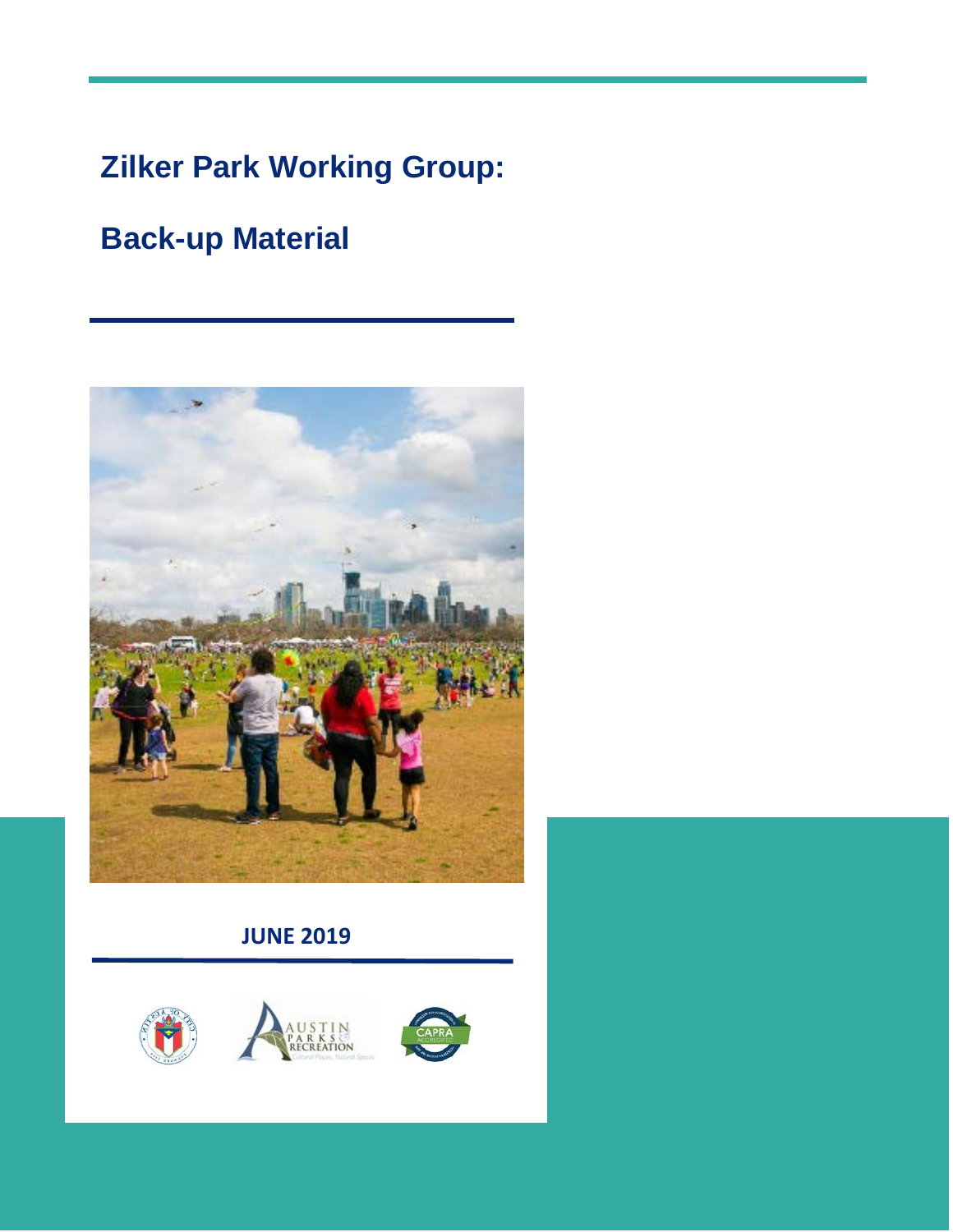## **Table of Contents**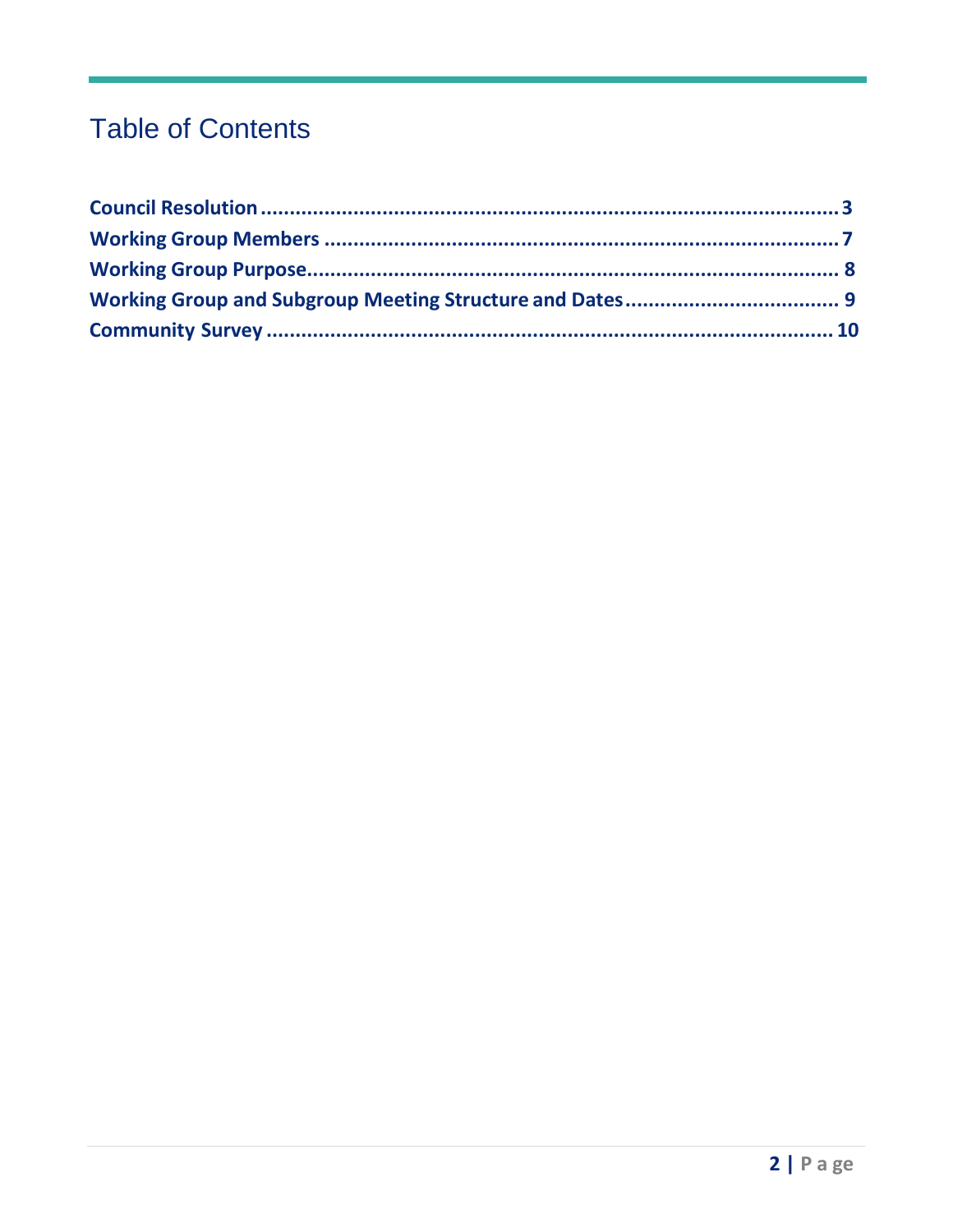### <span id="page-2-0"></span>Council Resolution

#### **Austin City Council Resolution No. 20180628-072, June 28, 2019**

#### **RESOLUTION NO. 20180628-072**

WHEREAS. Zilker Metropolitan Park has become a destination for community members, tourists and visitors to experience the unique natural features, cultural facilities, educational facilities, recreational assets and special events resulting in an estimated annual visitation rate of over two million visitors per year; and

WHEREAS, the Parkland Events Task Force devoted ample time to analyzing the special events schedule associated with Zilker Metropolitan Park and recommended 27 special event days to include, Austin City Limits, Blues on the Green, The Kite Festival, the Zilker Tree Lighting and Trail of Lights to be held at Zilker Metropolitan Park attracting an estimated attendance of 787,000 annually; and

WHEREAS, facilities like the Austin Nature and Science Center, Zilker Hillside Theater, Barton Springs Pool and the Zilker Botanical Garden offer daily program opportunities and occasional special events attracting approximately 1.3 million additional visitors annually; and

WHEREAS, operationally, Zilker Metropolitan Park has managed the visitation numbers and event staging by creating temporary staging and temporary parking areas at both the Polo Fields and along Stratford Drive to reduce the impacts to area neighborhoods; and

WHEREAS, the Polo Fields are located over the recharge zone for Barton Springs, making parking in the space less than desirable; and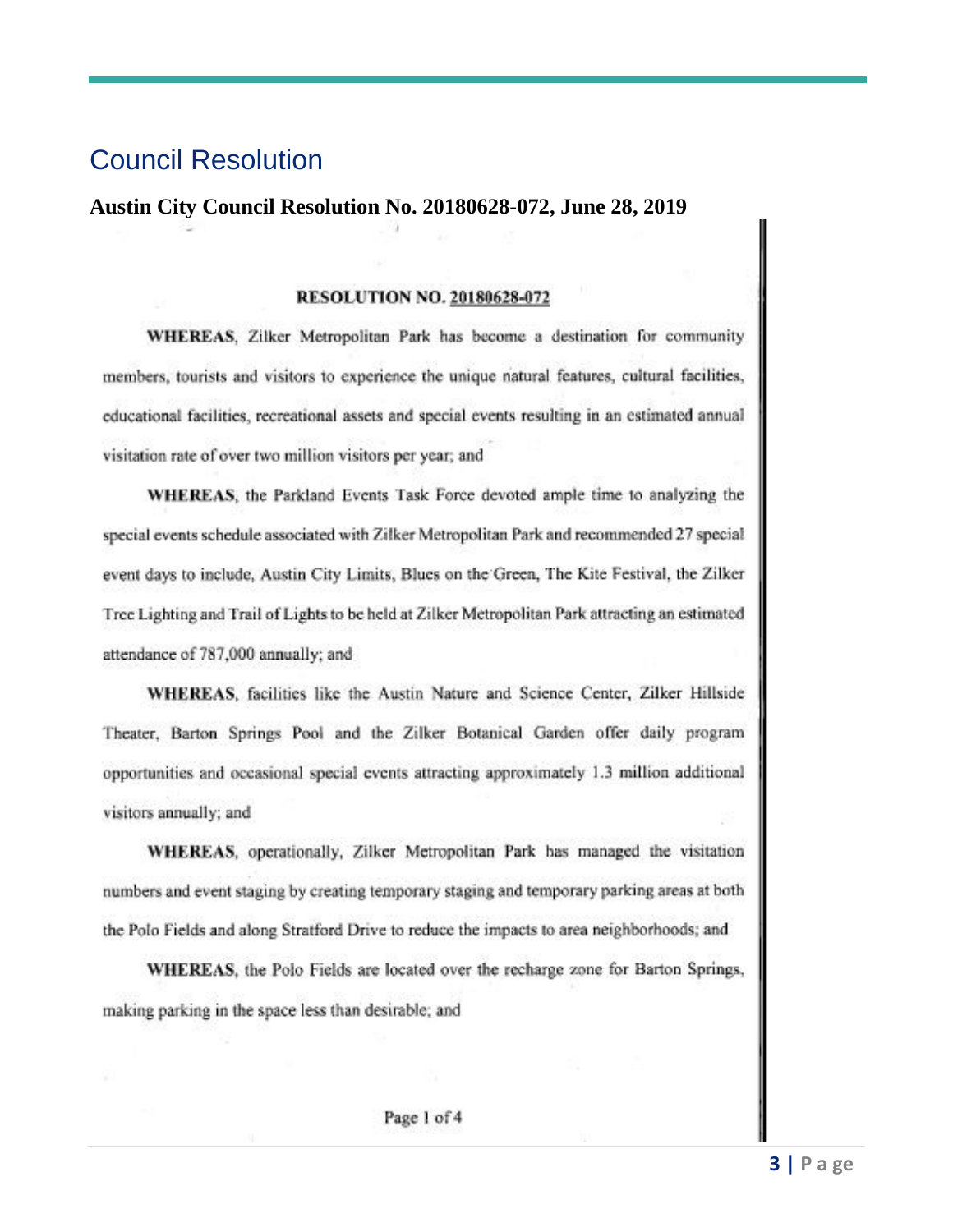WHEREAS, in order to accommodate the current visitation numbers, Zilker Metropolitan Park operationally utilizes both the Polo Fields and the Stratford Drive landfill space to accommodate temporary parking and temporary staging for special events, instead of restoring and utilizing these as green spaces for park use; and

WHEREAS, the Parkland Events Task Force, created under the direction of Council Resolution No. 20170202-046, made recommendation C4- "Develop a parking and traffic solution for parks that would reduce usage of green space parking, such as the Polo Field at Zilker Metropolitan Park"; and

**WHEREAS**, the land along Stratford Drive, north of the street and south of Lady Bird Lake and east of the Mopac overpass and west of Lou Neff Drive is a capped landfill covering approximately 12 acres in total and 7.5 acres in the above described space; and

WHEREAS, the landfill cap has experienced deterioration over the past decade and this deterioration has created erosion, depressions in the landfill cap, undesirable vegetation growth, and drainage issues; and

WHEREAS, Zilker Metropolitan Park will benefit from a comprehensive traffic and parking analysis; and

WHEREAS, Zilker Metropolitan Park's unique cultural, recreational and natural assets have necessitated individualized feature specific master planning processes to be initiated, absent of a holistic master planning process; and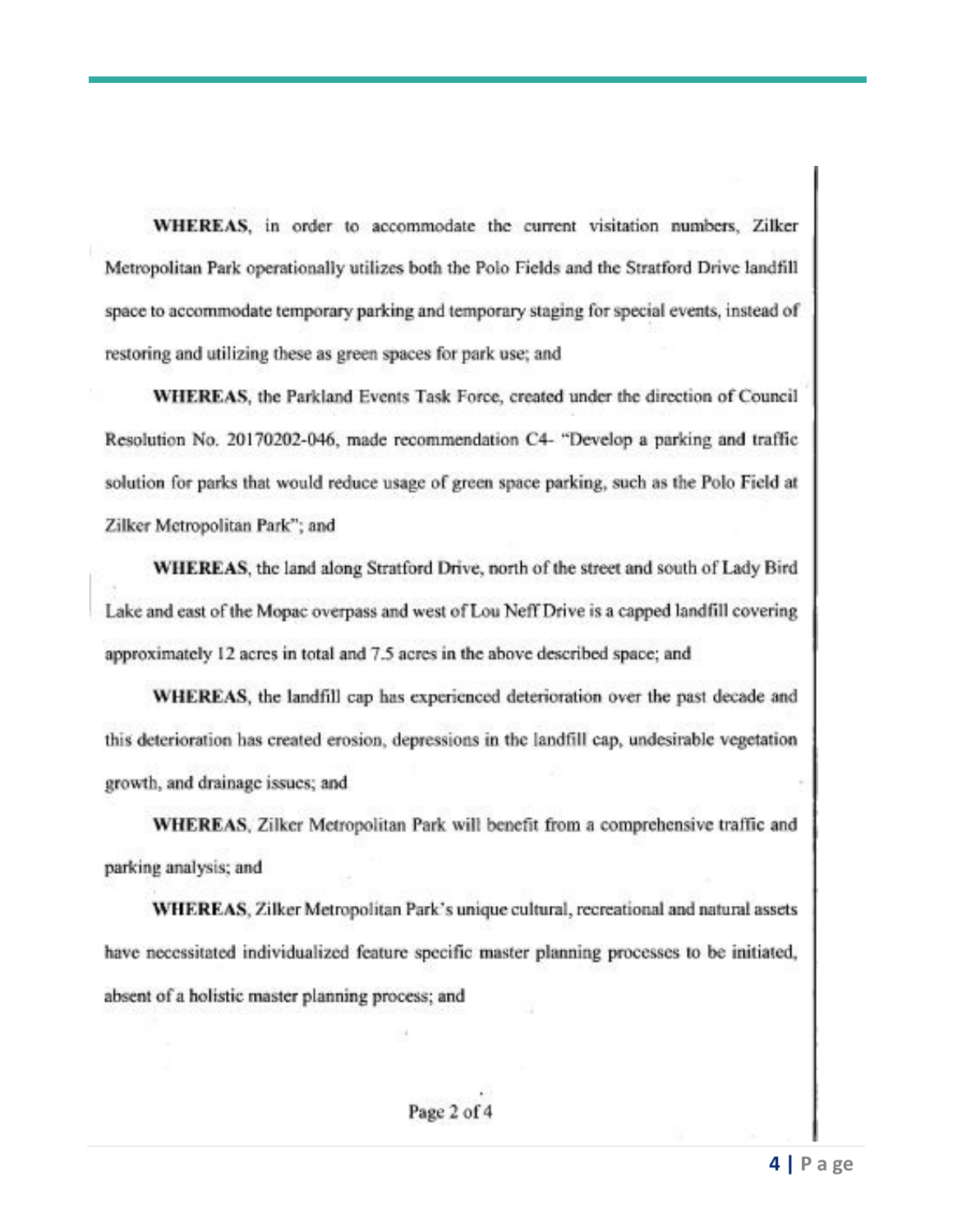**WHEREAS**, the City is committed to exploring and implementing transportation options, including solutions such as shuttles, special events transportation, and transportation demand management strategies to address the challenges of congestion; and

WHEREAS, the Parks and Recreation Department under the guidance of the Watershed Protection Department and the Texas Commission on Environmental Quality (TCEO) have proposed a short term temporary improvement plan to remove cars from the Polo Fields, opening the recharge zone and fortifying the landfill cap to improve erosion issues, improve water quality issues and improve drainage issues; NOW, THEREFORE,

#### BE IT RESOLVED BY THE CITY COUNCIL OF THE CITY OF AUSTIN:

The City Manager is directed to form a working group made up of Environmental and Parks Commission working group members, Urban Transportation Commission representative(s), surrounding neighborhood leaders, representatives of park users from across the City, Barton Springs Pool, Botanical Gardens, and Hillside Theater representative(s), as well as Watershed, Parks and Recreation Department, and Austin Transportation Department staff serving as support tasked to:

- Determine the viability of proposed improvement plans to fortify the landfill cap along Stratford Drive and make recommendations of terms for implementation of the improvements, including pilot solutions;
- Evaluate immediate options and opportunities for parking outside of the park area and strategies for reducing traffic in Zilker Metropolitan Park and at surrounding amenities with a goal of piloting options by October 2018;

Page 3 of 4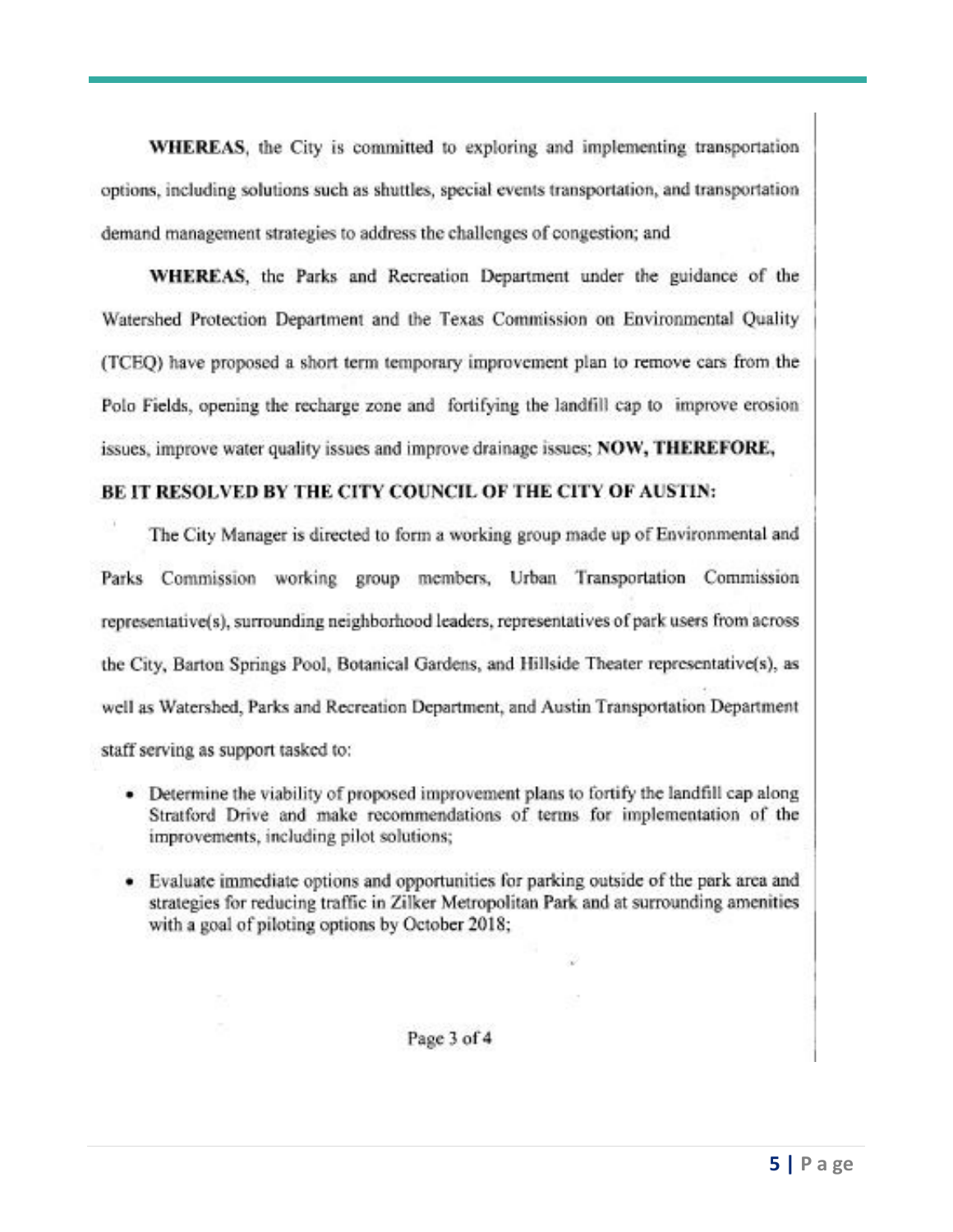- Make recommendations to establish a plan to permanently remove parking on the Polo Fields, taking into consideration possible strategies to reduce parking demand and utilization of transportation demand management strategies; and
- Provide a report to Council by March 1, 2019 on the working group's findings and recommendations.

#### **BE IT FURTHER RESOLVED:**

The City Manager is directed to:

- Indefinitely postpone the temporary improvement plan to fortify the landfill cap to allow the working group time to make its determinations;
- Identify funding for a Zilker Metropolitan Park Master Plan and report funding options to Council by December 30, 2018;
- Research and begin implementation of a possible shuttle system and/or other transportation and parking improvements as identified by the working group and staff by March 1, 2019; and
- Conduct a traffic and parking study to be completed no later than December 31, 2019 and brief Council by January 30, 2020 regarding determinations and recommendations for improvements.

| <b>ADOPTED:</b> | June 28 |  | , 2018 ATTEST Craiger A Garage    |
|-----------------|---------|--|-----------------------------------|
|                 |         |  | Jannette S. Goodall<br>City Clerk |

BC.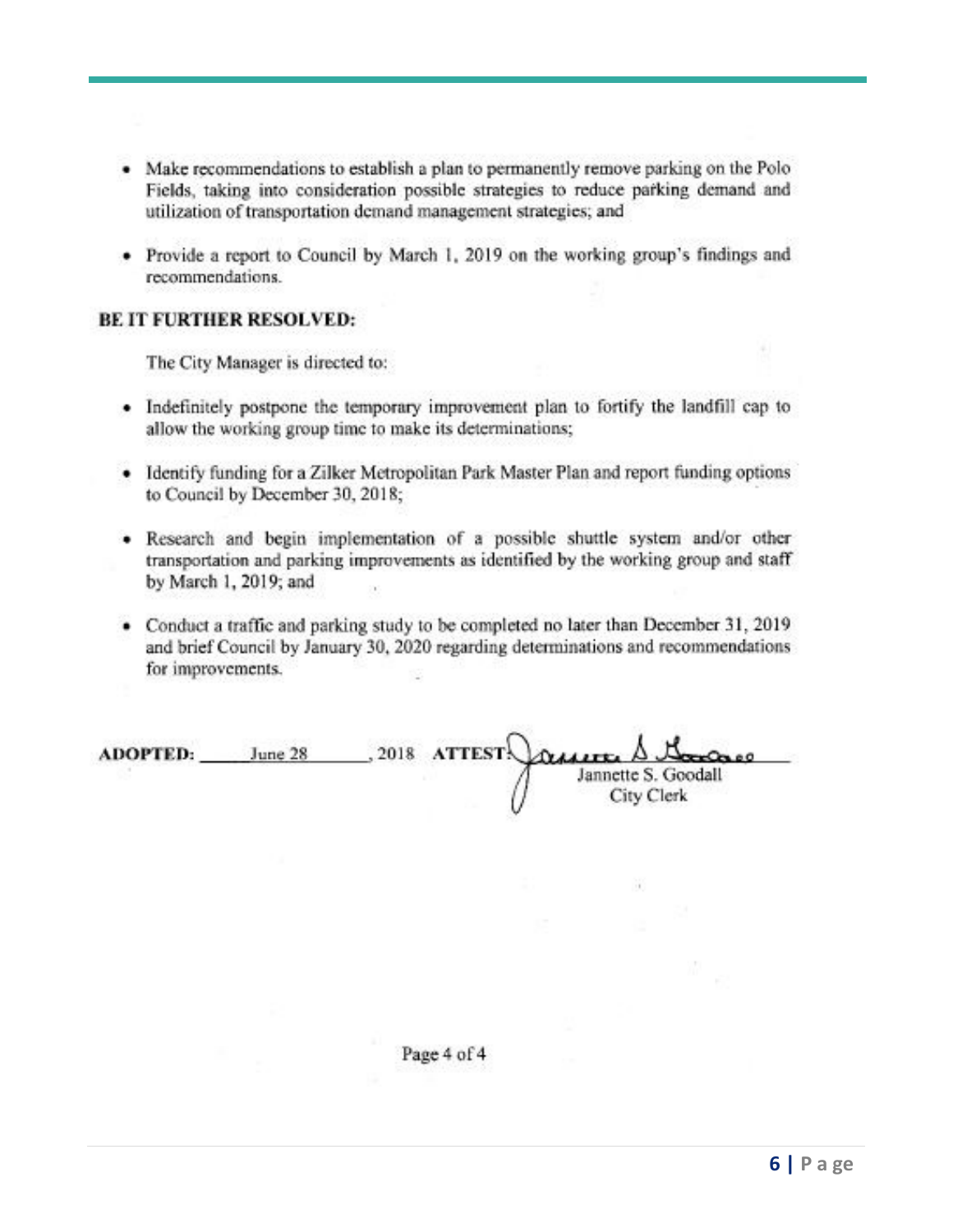# Working Group Members

| Organization                                    | Name                            | <b>Title</b>                 |  |
|-------------------------------------------------|---------------------------------|------------------------------|--|
| Non-Profit Organizations                        |                                 |                              |  |
| Austin Parks Foundation                         | Ladye Anne Wofford              | <b>Chief Mission Officer</b> |  |
| <b>Barton Springs Conservancy</b>               | Mike Cannatti                   | President                    |  |
| <b>Barton Springs Conservancy</b>               | Karen Kocher                    | <b>Board Member</b>          |  |
| Friends of Zilker                               | Jimmy McArthur                  | Chairman                     |  |
| Save Barton Creek Association                   | Angela Richter                  | <b>Executive Director</b>    |  |
| Save Barton Creek Association                   | Clark Hancock                   | <b>Board Member</b>          |  |
| <b>SOS Alliance</b>                             | Bobby Levinski                  | <b>SOS Attorney</b>          |  |
| <b>SOS Alliance</b>                             | <b>Bill Bunch</b>               | <b>Executive Director</b>    |  |
| Friends of Austin Nature and Science Center     | Matt Levin                      | Member                       |  |
| Friends of Austin Nature and Science Center     | Jason Cheng                     | Member                       |  |
| Sunshine Camp                                   | Erica Blue                      | Chief Executive Officer      |  |
| The Trail Foundation                            | Heidi Anderson                  | <b>Executive Director</b>    |  |
| Umlauf Sculpture Garden                         | Sarah Story                     | <b>Executive Director</b>    |  |
| Waterloo Disc Golf Club                         | Gordon Kelley                   | President                    |  |
| Austin Area Garden Council                      | Judith Craft                    | Board member for AAGC        |  |
| Zilker Botanical Gardens Conservancy            | Jeff Pavlat                     | <b>Board Member</b>          |  |
| Zilker Hillside Theatre Productions             | Mac Ragsdale                    | <b>Board Member</b>          |  |
| Friends of Barton Springs Pool                  | <b>Steve Barnick</b>            | President                    |  |
| Zilker Trail of Lights Foundation/Kite Festival | James Russell                   | <b>Executive Director</b>    |  |
| <b>Businesses</b>                               |                                 |                              |  |
| <b>Rowing Dock</b>                              | <b>Ruth Framel</b>              | Co-Owner                     |  |
| Rowing Dock                                     | Susan Goldberg                  | Co-Owner                     |  |
| Zilker Park Boat Rentals                        | <b>Howard Barnet</b>            | Owner                        |  |
| Zilker Zephyr Miniature Train                   | Abel Rodriguez                  | Owner                        |  |
| <b>Central Texas Valet</b>                      | Corey Evars                     | Founder and CEO              |  |
| C3 Presents                                     | Lindsey Sokol                   | <b>Festival Director</b>     |  |
| Neighborhood Associations                       |                                 |                              |  |
| Barton Hills Neighborhood Association           | <b>Mark Gentle</b>              | President                    |  |
| Zilker Neighborhood Association                 | <b>Bruce Wiland</b>             | Treasurer                    |  |
| <b>Boards and Commissions</b>                   |                                 |                              |  |
| <b>Environmental Commission</b>                 | Hank Smith (District 8)         | Commissioner                 |  |
| <b>Environmental Commission</b>                 | Mary Ann Neely (District 5)     | Commissioner                 |  |
| Parks and Recreation Board                      | Dawn Lewis (District 10)        | <b>Board Member</b>          |  |
| Parks and Recreation Board                      | Tom Donovan (District 5)        | <b>Board Member</b>          |  |
| <b>Urban Transportation Commission</b>          | Kelly Davis (District 7)        | Commissioner                 |  |
| <b>Urban Transportation Commission</b>          | Daniel Hennessey (District 2)   | Commissioner                 |  |
| <b>Council District Representatives</b>         |                                 |                              |  |
| District 1 Appointee                            | Rodney Ahart                    |                              |  |
| District 2 Appointee                            | No One Appointed                |                              |  |
| District 3 Appointee                            | Lizette Melendez (Council Aide) |                              |  |
| District 4 Appointee                            | No One Appointed                |                              |  |
| District 5 Appointee                            | Gail Rothe                      |                              |  |
| District 6 Appointee                            | Lemuel Williams                 |                              |  |
| District 7 Appointee                            | Roy Waley                       |                              |  |
| District 8 Appointee                            | No One Appointed                |                              |  |
| District 9 Appointee                            | No One Appointed                |                              |  |
| District 10 Appointee                           | No One Appointed                |                              |  |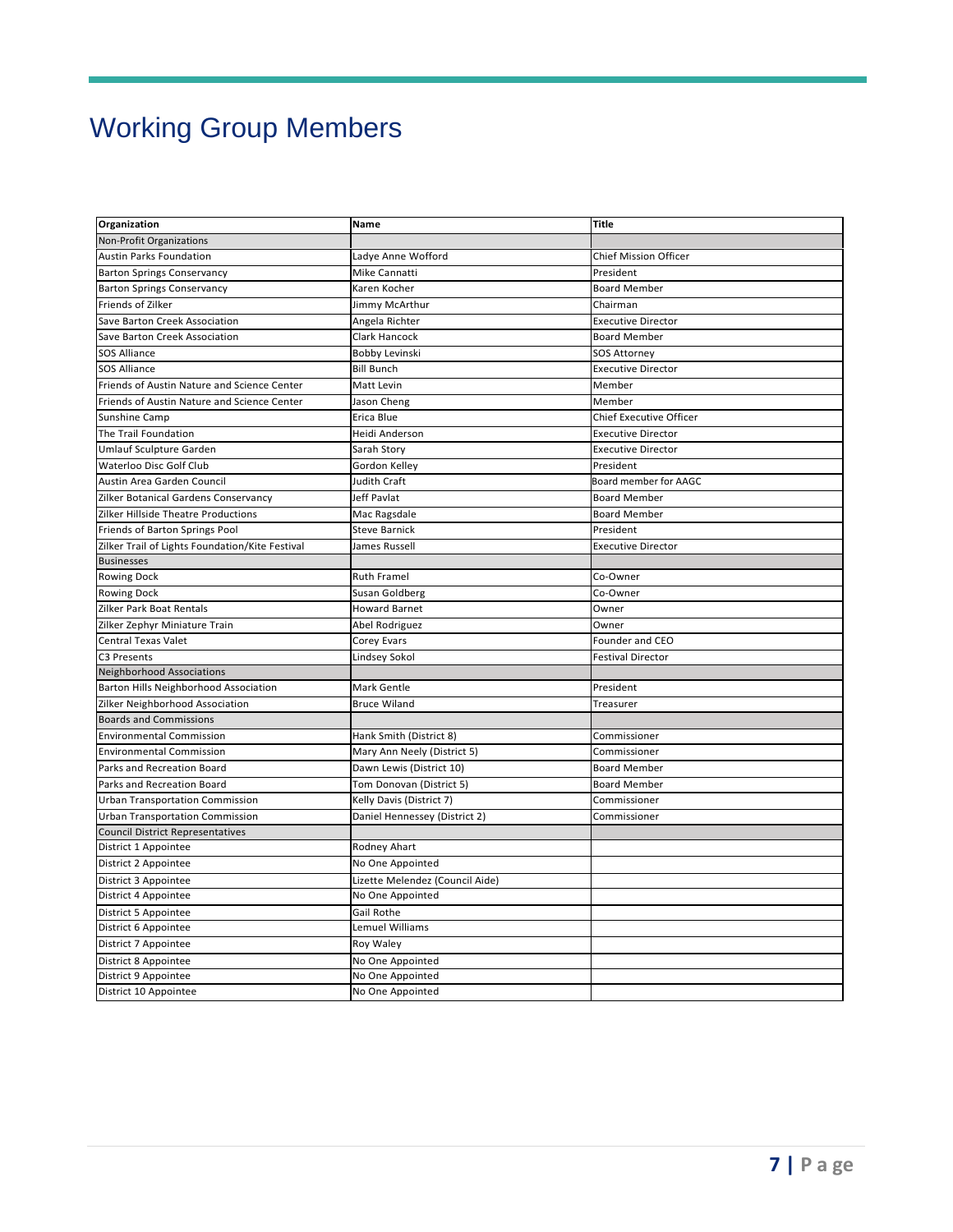## Working Group Purpose

The purpose of the Working Group, as outlined by the Austin City Council resolution, was to:

- Determine the viability of proposed improvement plans to fortify the landfill cap along Stratford Drive and make recommendations of terms for implementation of theimprovements, including pilot solutions
- Evaluate immediate options and opportunities for parking outside of the park area and strategies for reducing traffic in Zilker Metropolitan Park and at surrounding amenities with a goal of piloting options by October 2018
- Make recommendations to establish a plan to permanently remove parking on the Polo Fields, taking into consideration possible strategies to reduce parking demand and utilization of transportation demand management strategies; and
- Provide a report to Council by March 1, 2019, on the working group's findings and recommendations (the deadline was ultimately extended to June 14, 2019).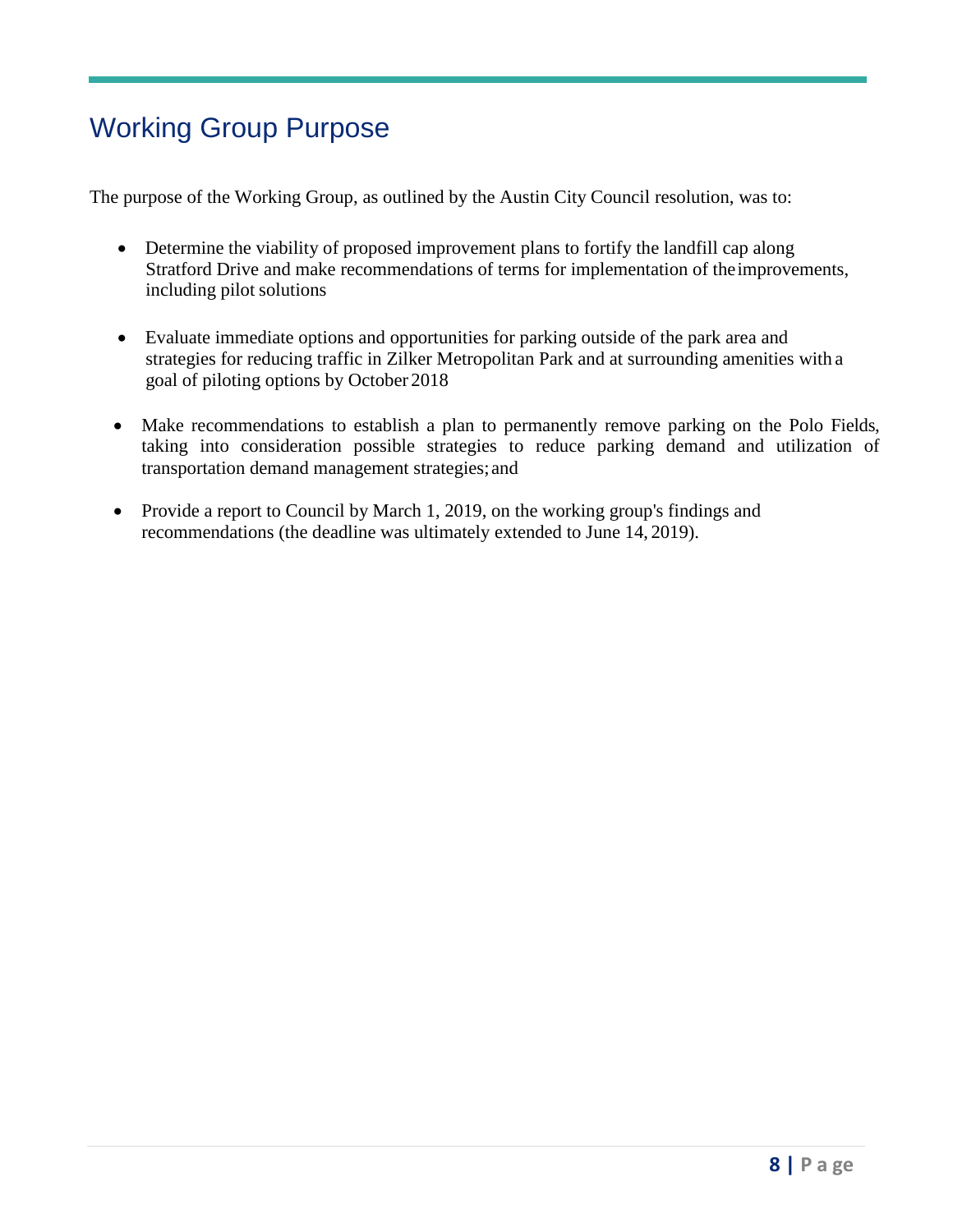## <span id="page-8-0"></span>Working Group and Subgroup Meeting Structure and Dates

The Zilker Working Group and Subgroup members held a number of meetings from September 2018 to May 2019. The Working Group met a total of 11 times, while the Subgroups met a total of 14 times (Short term traffic solutions: 4 meetings, Polo fields: 4 meetings, Butler Landfill: 6 meetings).

The larger Zilker Working Group determined that the creation of subgroups to individually address the three items put forward in the resolution would be a more efficient means of producing results. The Subgroups discussed options, tallied votes in favor of certain recommendations, refined their approaches and finalized the manners they believed would best address the issues and concerns of the Subgroup assignments, findings, and recommendations.

After the Subgroups developed recommendations, those recommendations were presented to the larger Working Group for concurrence and submittal for final recommendations to city council.

|                                | <b>Subgroups</b>                       |             |                                         |  |  |
|--------------------------------|----------------------------------------|-------------|-----------------------------------------|--|--|
| <b>Zilker Working</b><br>Group | <b>Short Term Traffic</b><br>Solutions | Polo Fields | Butler Landfill Cap and<br>Improvements |  |  |
| 9/5/18                         | 11/13/18                               | 12/12/18    | 11/15/18                                |  |  |
| 10/1/18                        | 12/4/18                                | 1/9/19      | 12/13/18                                |  |  |
| 11/5/18                        | 1/3/19                                 | 1/23/19     | 1/11/19                                 |  |  |
| 12/3/18                        | 2/11/19                                | 2/22/19     | 2/6/19                                  |  |  |
| 1/7/19                         |                                        |             | 3/1/19                                  |  |  |
| 2/4/19                         |                                        |             | 3/21/19                                 |  |  |
| 3/4/19                         |                                        |             |                                         |  |  |
| 3/25/19                        |                                        |             |                                         |  |  |
| 4/1/19                         |                                        |             |                                         |  |  |
| 5/6/19                         |                                        |             |                                         |  |  |
| 5/30/19                        |                                        |             |                                         |  |  |